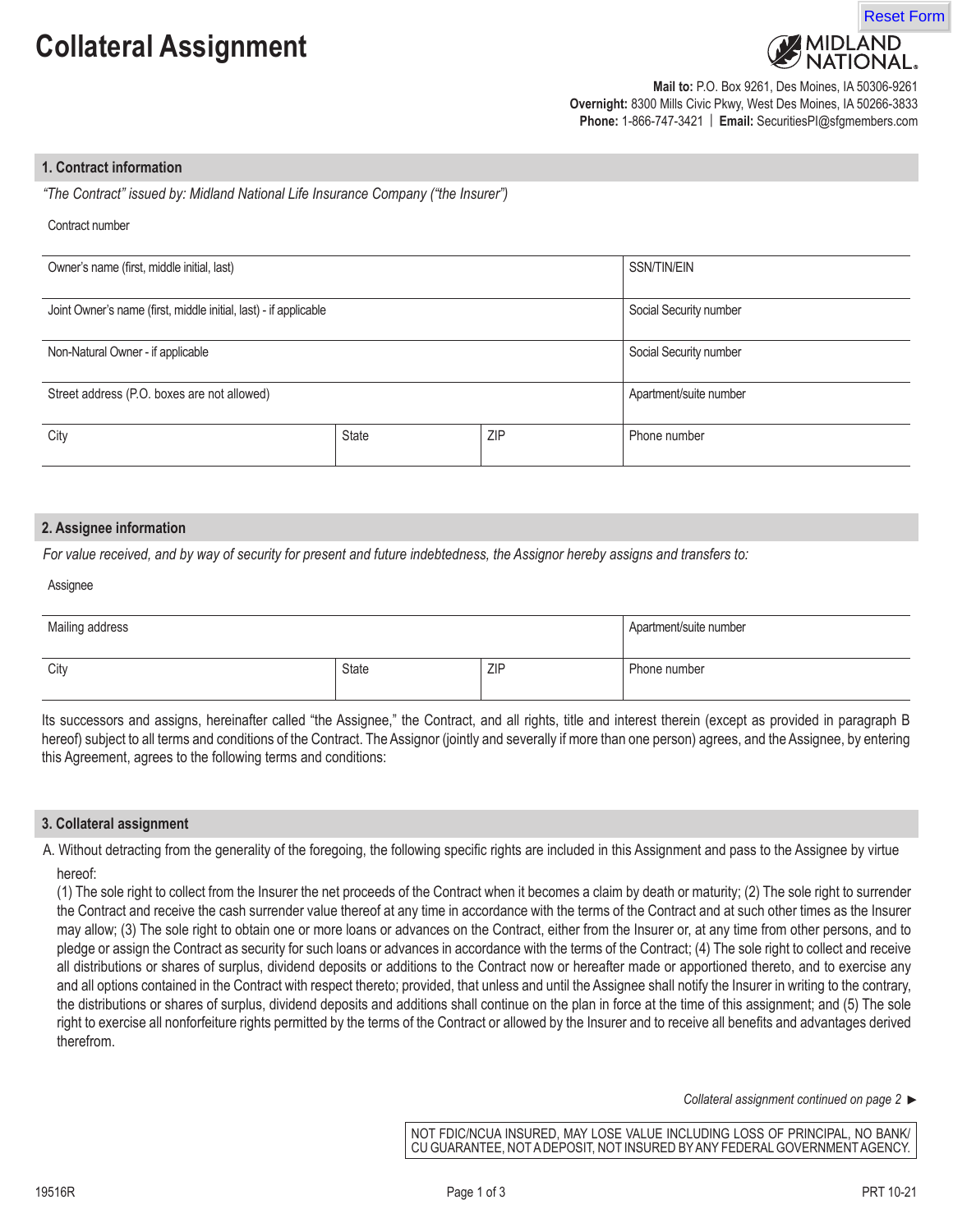# **3. Collateral assignment** *(continued)*

- B. It is expressly agreed that the following specific rights, so long as the Contract has not been surrendered, are reserved and excluded from this Assignment, and do not pass by virtue hereof: (1) The right to designate and change the beneficiary; (2) The right to elect any optional mode of settlement of the Contract or allowed by the Insurer; but the reservation of these rights shall in no way impair the right of the Assignee to surrender the Contract completely with all its incidents or impair any other right of the Assignee hereunder, and any designation or change of beneficiary or election of a mode of settlement shall be made subject to this assignment and to the rights of the Assignee hereunder.
- C. This Assignment is made, and the Contract is to be held as collateral security for any and all liabilities of the undersigned, or any of them, to the Assignee, either now existing or that may hereafter arise, in the ordinary course of business between any of the undersigned and the Assignee (all of which liabilities secured or to become secured are herein called "Liabilities").
- D. The Assignee covenants and agrees with the undersigned as follows: (1)That any balance of sums received hereunder from the Insurer remaining after the payment of the then-existing Liabilities, matured or unmatured, shall be paid by the Assignee to the persons entitled thereto under the terms of the Contract had this Assignment not been executed; and (2) That the Assignee will not exercise either the right to surrender the Contract or (except for the purpose of paying premiums) the right to obtain policy loans from the Insurer, or a failure to pay any premium when due, nor until 20 days after the Assignee shall have mailed, by first class mail, to the undersigned at the address last supplied in writing to the Assignee specifically referring to this Assignment, notice of intention to exercise such right; and, (3)That the Assignee will upon request forward without unreasonable delay to the Insurer the Contract for endorsement of any designation or change of beneficiary or any election of an optional mode of settlement.
- E. The Insurer is hereby authorized to recognize the Assignee's claims to rights hereunder without investigating the reason for any action taken by the Assignee, or the validity or the amount of the Liabilities or the existence of any default therein, or the giving of any notice under Paragraph D (2) above or otherwise, or the application to be made by the Assignee of any amounts to be paid to the Assignee. The sole signature of the Assignee shall be sufficient for the exercise of any rights under the Contract, and the sole receipt of the Assignee for any sums received shall be a full discharge and release therefore to the Insurer. Checks for all or any part of the sums payable under the Contract and assigned herein shall be drawn to the exclusive order of the Assignee if, when, and in such amounts as may be requested by the Assignee.
- F. The Assignee shall be under no obligation to pay any premium, or the principal of or interest on any loans or advances on the Contract, whether or not obtained by the Assignee, or any other charges on the Contract, but any such amount so paid by the Assignee from its own funds shall become a part of the Liabilities hereby secured, shall be due immediately, and shall draw interest at a rate fixed by the Assignee from time to time not exceeding 5% per annum.
- G. The exercise of any right, option, privilege or power given herein to the Assignee shall be at the option of the Assignee, but (except as restricted by paragraph D (2) above) the Assignee may exercise any such right, option, privilege or power without notice to, or assent by, or affecting the liability of, or releasing any interest hereby assigned by the undersigned, or any of them.
- H. The Assignee may take or release other security, may release any party primarily or secondarily liable for any of the Liabilities, may grant extensions, renewals or indulgences with respect to the Liabilities, or may apply to the Liabilities in such order as the Assignee shall determine, the proceeds of the Contract hereby assigned, or any amount received on account of the Contract by the exercise of any rights assigned to it under this Assignment, without resorting or regard to other security.
- I. In the event of any conflict between the provisions of this Assignment and provisions of the note or other evidence of any Liability with respect to the Contract or rights of collateral security therein, the provisions of this Assignment shall prevail.
- J. Each of the undersigned declares that no proceedings in bankruptcy are pending against them and that this property is not subject to the claims of any creditors.